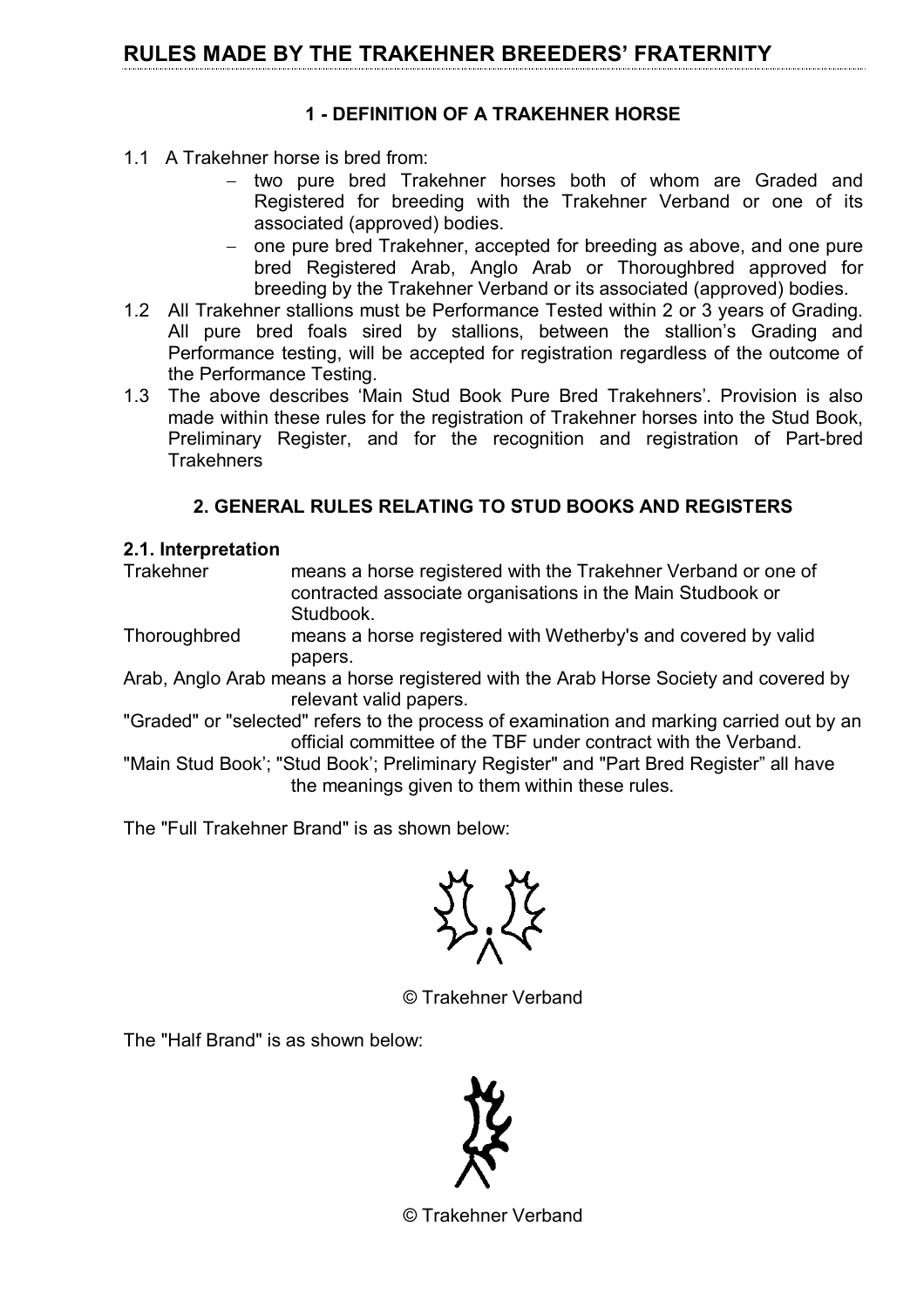

© TBF

### 2.2. Stud Books and Registers

The Stud books and Registers are as follows:

- − Main Stud Book containing stock as defined by these rules, divided into Breeding Stock and non-breeding stock.
- − Stud Book containing details of stock as defined in these rules, divided into Breeding Stock and non-breeding stock.
- − Preliminary Register of horses which do not qualify for the stud book or main stud book, but which have the qualifications set out in these rules.
- − Part Bred Register for those horses which have at least 25% blood of Trakehner origin.

## 2.3. Eligibility

2.3.1 The following horses shall be eligible for registration in the Main Studbook:

Trakehners whose dams are registered in the Main Studbook or Studbook with the TBF as selected or graded breeding stock and whose sire is a stallion graded with the Trakehner Verband or associate societies

Thoroughbred, Anglo Arab and Arab horses who have been graded by a Grading **Commission** 

- Any horse graded by a Grading Commission of the Trakehner Verband, or one of the recognised ' daughter societies' as Main Stud Book Breeding Stock will be entered as such into the TBF Main Stud Book
- 2.3.2 The following shall be eligible for entry into the **Stud Book**:
- Trakehners whose dam is registered in the main studbook, studbook or the preliminary register of the TBF, and
- whose sire and the sire of their mothers and grandmothers are stallions who graded with the Trakehner Verband or their associate societies.
- Thoroughbred, Anglo Arab and Arab mares who achieve marks at their grading with a minimum average score of 6 and no single mark below 5.

Progeny of Stud Book mares, by Graded Stallions

2.3.3 The following shall be eligible for entry into the **Preliminary Register**: Trakehner mares, Thoroughbred, Anglo Arab and Arab mares, as well as their crossbreeds who cannot enter into one of the above mentioned studbooks.

2.3.4 The following shall be eligible for entry into the **Part Bred Register**: Any horse with at least 25% blood of Trakehner origin.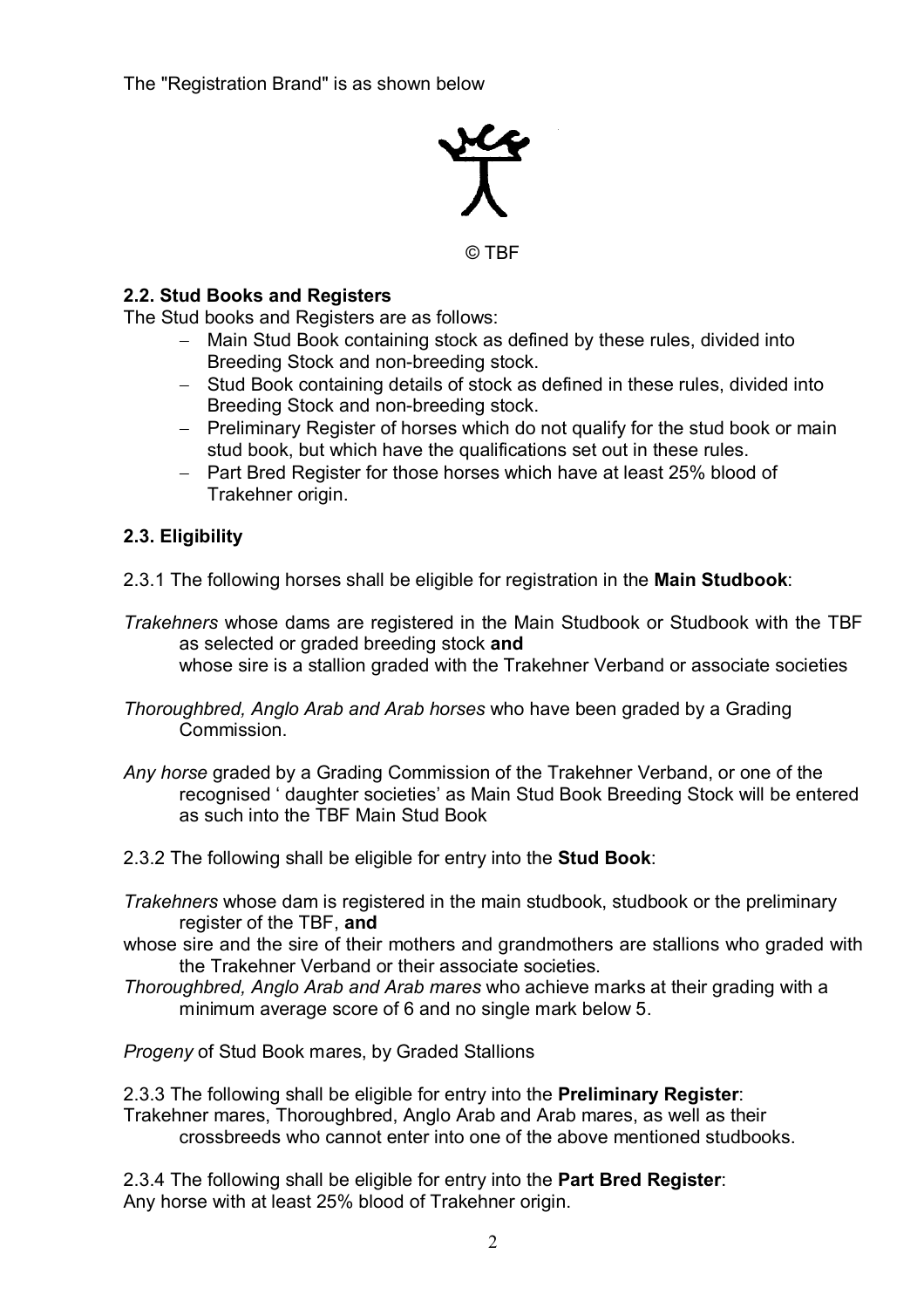## 2.4 Breeders' Prefixes

- 2.4.1 After 12th October 2002 (the date of this rule), the only prefixes that will be recorded within the stud books and registers of the TBF are those which have been requested from the breeder of the horse concerned, and the prefix concerned must be one which has been registered in the registrant's name with the Prefix Register.
- 2.4.2 After registration of the horse's name, including a breeder's prefix, neither the prefix, or the name, can be changed without the agreement in writing of the breeder and the Registrar, and on payment of the fees then in force.
- 2.4.3 Should an owner request the change of a name and/or prefix, and the breeder concerned is unavailable or unwilling for whatever reason to exercise his or her discretion on the matter, then the Committee may decide the case on its merits. In such cases the Committee will be guided by matters relating to breed development, and not those of a commercial nature, and its decision will be final.
- 2.4.4 The registered name and prefix of a horse, as it appears within the stud books and registers of the TBF, will be that which is used on all official documentation, show entries and catalogues and any like publication. This does not preclude the use of other designations in other competition spheres, or commercial transactions not associated with the TBF. Designations registered before the making of this Rule remain unaffected.

# 3. RULES RELATING TO THE SELECTION OF STALLIONS & PERFORMANCE TESTING

## 3.1 Definitions and Preamble

- 3.1.1 For the purpose of this rule, 'grading' means the selection of a stallion for the purpose of breeding within the Trakehner breed, and the entry of the progeny into the relevant stud book or register, according to the rules of the TBF, and entirely in accordance with the Contract with the Trakehner Verband, and the Memorandum and Articles of the TBF.
- 3.1.2 The definitions of Trakehner, Arab, Anglo-Arab and Thoroughbred in Rule 2, apply.
- 3.1.3 The age of a horse in the Trakehner breed shall be calculated from its birth.
- 3.1.4 NaStA means the National Stallion Association
- 3.1.5 'Other approved Performance Test' includes any test carried out under German Law and approved by the Trakehner Verband.

# 3.2 Eligibility

- 3.2.1 The following horses may be presented for selection:
- -Trakehner colt of at least two years of age, branded with an approved Trakehner brand, and registered in the Main Stud Book. A colt must achieve at least 49 marks out of 70 to be considered by the Grading Commission for entry into the Breeding Section of the Main Stud Book.
- -Thoroughbred, Arab or Anglo Arab colt of at least two years of age which satisfies the Committee in accordance with the following conditions:
- a) Any stallion approved should consolidate and develop the characteristics of the Trakehner herd.
- b) If four or more years old the potential stallion must pass the Performance test at Class II before being able to be presented for grading.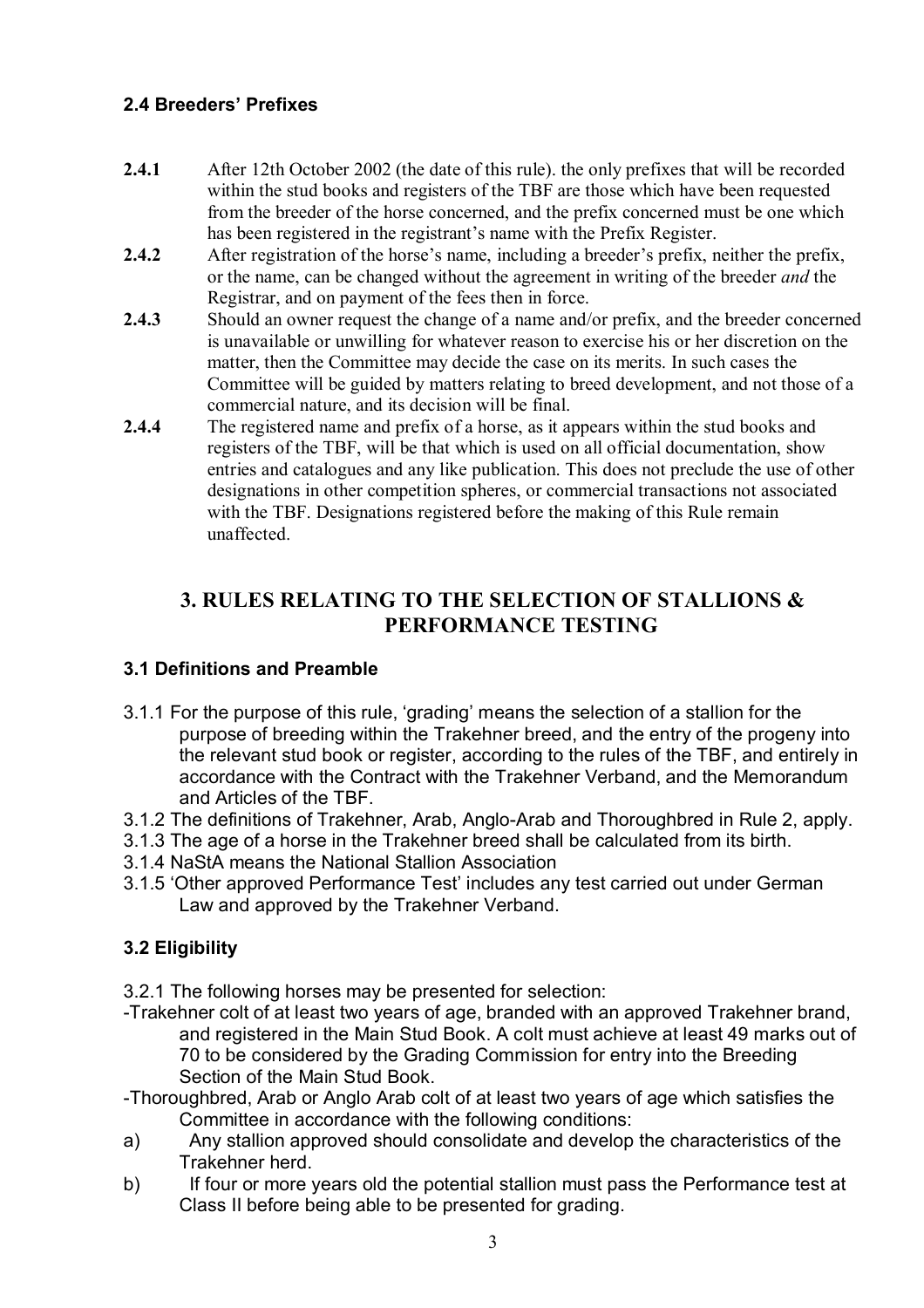## 3.3 Performance Testing

- 3.3.1 A stallion selected for breeding at the grading must be presented for the NaStA or other Approved Performance Test within two years of being graded. If the stallion is not presented for the Performance Test within two years its approval for breeding will be withdrawn and all members of the TBF will be notified. If the stallion fails at the Performance Test its approval for breeding will automatically be withdrawn and members of the TBF notified accordingly.
- 3.3.2 If for reason of ill health or injury a stallion is unable to be presented for the Performance Test, full details must be provided to the TBF Committee as soon as practicable. Any failure to present such a case within a reasonable time before the due date of the Performance Test will automatically invoke rule 3.3.1.
- 3.3.3 On receipt of an injury or ill health report the TBF Committee may take such Veterinary advice it deems appropriate, and call for further examinations at the owner's expense. It may then:
- a) issue a delayed Performance Test Approval, with or without conditions
- b) in exceptional circumstances issue an exemption certificate
- c) revoke the stallion approval.

## 4. RULES RELATING TO THE SELECTION & PERFORMANCE TESTING OF MARES

## 4.1 Eligibility

- 4.1.1 The following mares shall be eligible for presentation for possible grading into the Stud Book from the Preliminary Register:
	- Mares out of ungraded thoroughbred, Arab and Anglo-Arab and any mare which has been entered into the Preliminary Register because of the previous use of an ungraded stallion but which now can prove at least four consecutive generations from the use of a graded Trakehner sire, or by use of a sire or sires selected under the rules for stallion grading.(`The ungraded sire rule).
	- − Mares out of ungraded Trakehner mares (who have not been presented for grading but registered in the Preliminary Register) whose dams are registered in the Main Studbook or Studbook with the TBF and whose sire and the sires of the mothers, and grandmothers are stallions who are graded with the Trakehner Verband or associate societies. (4 consecutive generations of pedigree)
- 4.1.2 Any mare entered into the Stud Book may be presented at any Grading with a view to seeking upgrading into the Main Stud Book. The Grading Commission may make any stipulations it sees fit as to the circumstances under which this may occur, or apply conditions to any decision.
- 4.1.3 There can be no movement of a mare or its progeny registered in the Part Bred Register into either the Preliminary Register or Stud Book except where the antecedents have themselves been moved into another part of the studbooks or registers.
- 4.1.4 Rule 4.1.3 does not apply to a mare registered in the Part Bred Register before the formation of the Preliminary Register, if it qualifies for entry to that Register.

#### 4.2 Pass Marks

- 4.2.1 The pass marks for mares shall be as follows:
- Main Stud Book

Potential Premium mare 53 or more marks out of 70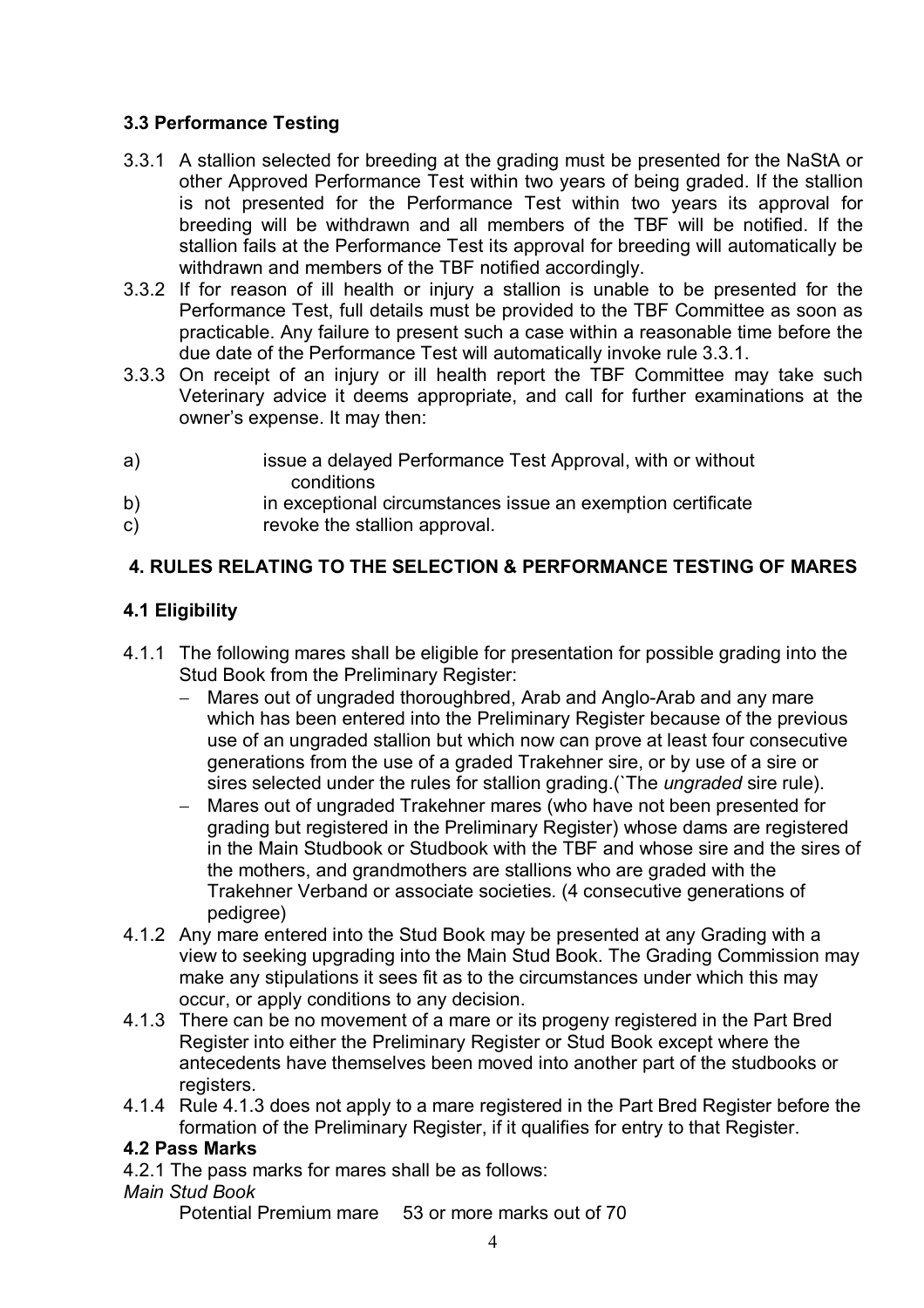The Premium is confirmed when the mare achieves a pass in the Mares Performance Test. Mares with 54 or more marks merely have to reach the pass mark. Mares receiving 53 or 53.5 marks may also achieve Premium status if they pass the Mares Performance Test with a higher mark.

Mare Minimum of 42 marks out of 70. with no mark below 5 Thoroughbred, Arab and Anglo Arab mares must achieve 48 or more marks to be entered in the Main Stud Book

#### Stud Book

 Trakehner mare Minimum of 35 marks out of 70, with no mark below 4 TB,Arab/AA Minimum of 42 marks, with no mark less than 5

### 4.3 Performance Testing

4.3.1 The performance testing of mares is not mandatory, except for the award of the title Premium Mare, but is highly recommended by the Committee, and the results of a performance test will be entered into the Main or Stud Book and on the mare's papers.

### 4.4 Elite Mare

The designation *Elite Mare may* be conferred upon a mare registered in the Main Stud Book that has met the following criteria to the satisfaction of the Committee:

- a) have received an average mark of  $at$  least  $7$  at her grading
- b) have bred at least two foals PLUS
	- − have achieved first second or third place at show jumping Grade C, or Advanced Medium Dressage, or Intermediate eventing OR
	- − a minimum of three offspring have achieved the following:
		- bred a graded and performance tested stallion and/or
		- **P** premium graded mare *and/or*
		- significant points/money won competing at or above advanced/medium dressage, Grade C show jumping or Intermediate Eventing

## 5. GENERAL RULES ON THE CONDUCT ETC. OF GRADINGS

### 5.1. Grading and selection

- 5.1.1 The TBF shall, at least once per year appoint a Grading Commission and arrange a Grading for the purpose of grading and selection of stock into the Main Stud Book or Stud Book. [It will be for the Verband to decide the German judges that it places on the Grading Commission under the contract between the TBF and the Verband.]
- 5.1.2 The procedures to be followed at the grading will be decided by the TBF or the Grading Commission and will be conveyed to the Members at the appropriate time. Reference should be made to separate Rules on Stallions and Mares.
- 5.1.3 The date, time and place of the grading or gradings will be advertised to all members at least two months in advance, together with suitable blank entry forms.
- 5.1.4 The decisions of the Grading Commission are final and the TBF and the Grading Commission may make any reasonable provisions for the organization of the Grading, but nothing in these rules shall be taken to mean that a horse may not be re-presented at a later date.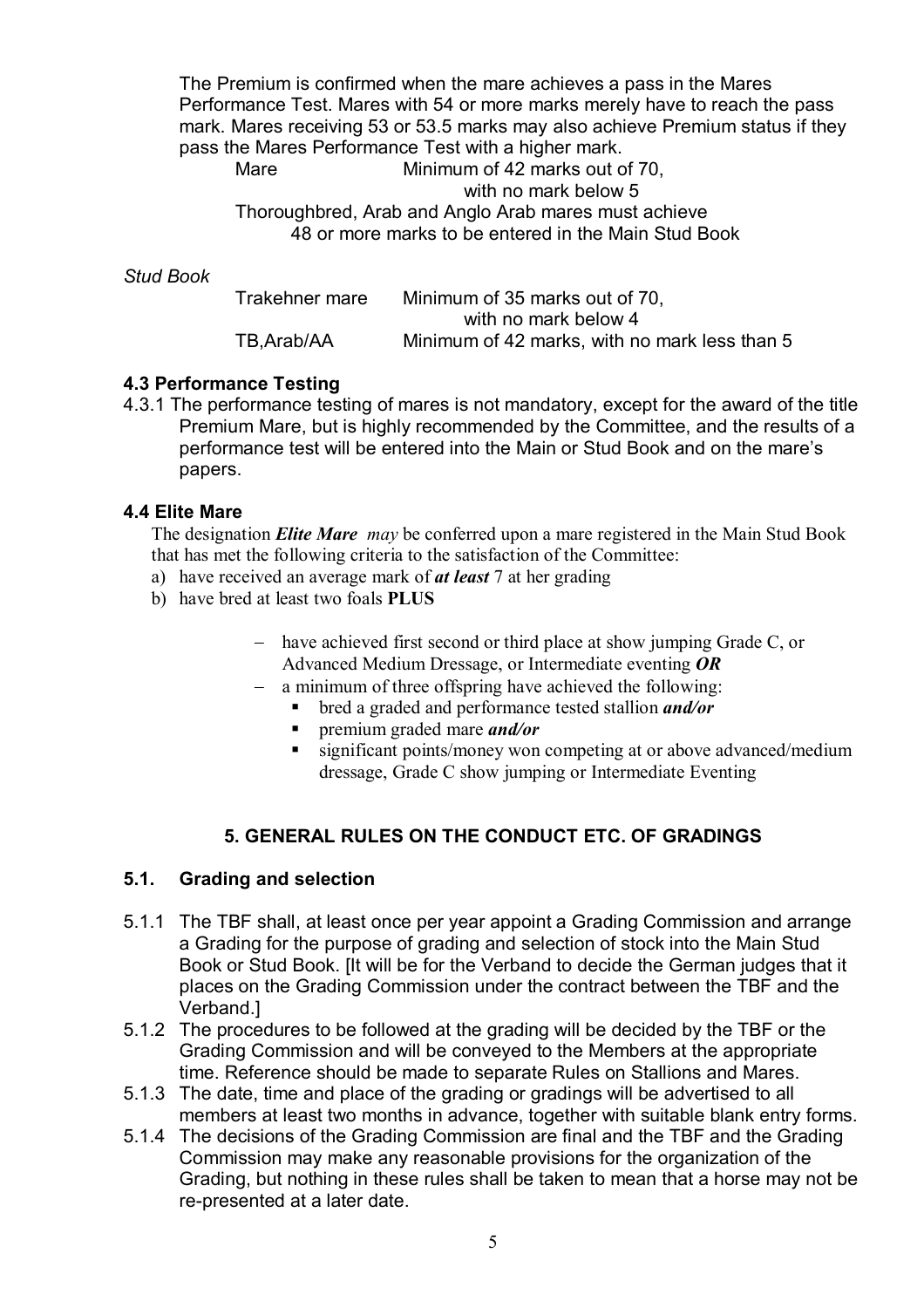## 5.2 General Rules

- 5.2.1 The owner of a horse presented for grading must be a full member of the TBF, and thereafter the recognition of the horse as approved for breeding is conditional on current membership.
- 5.2.2 The fee for grading will be in accordance with the schedule currently in force. Any unsuccessful horses at the grading will have that portion of the fee which is sent to the Verband returned to the owner.
- 5.2.3 Entry for grading will be made to the Show Organizer as set out in the entry form for the annual grading. The entry will consist of photocopies of the original pink papers related to the horse, its ownership, and the required fee. In the case of Thoroughbreds, Arabs and Anglo-Arabs the entry will be accompanied by the original papers from the registered breed society. Passports must be taken to the grading and handed in for examination, and annotation. They will be returned for travel.
- 5.2.4 (This rule deleted in 2006..)
- 5.2.5 Owners are responsible for ensuring that the horse is presented to the Grading Commission at the correct times as set out in the schedule for grading.
- 5.2.6 Marks will be awarded to horses according to the marking scheme in place at the time of the grading, and will include half marks .. The marks will be deemed confidential to the Owner, Grading Commission and TBF Committee.
- 5.2.7 Any horse not selected for breeding may be re-presented by making a request in writing to the Committee stating the reasons for the re-presentation.
- 5.2.8 In entering a horse for grading the owner accepts all risks, including third party risks, and absolves the TBF of any responsibility for loss or damage.

# 5.3 The Grading Commission

- 5.3.1 The Grading Commission will comprise: representative or representatives from the Trakehner Verband and persons appointed by the TBF Committee.
- 5.3.2 A grading may only take place if at least one representative of the Trakehner Verband is present. On all occasions the representative(s) of the Trakehner Verband will have an excess vote over the TBF appointed judges
- 5.3.3 No person may judge a horse at the grading in which he or she has a financial interest or if he or she owned or bred the horse. The person concerned will not participate in any part of the grading, the selection or the or the awarding of marks to the horse in question and will leave the place of judging at all times the horse is being considered.
- 5.3.4 The Grading Commission will decide on the order in which it will see horses and the manner in which they will be shown. [The normal procedures will be set out in guidelines available to all TBF members.]
- 5.3.5 The Grading Commission and the veterinary surgeon have right of access at any time to all horses at the place of grading. The owner or their representative must facilitate all examinations by the Grading Commission or the veterinary surgeon, by attending the horse when required or exercising the horse as requested by the Grading Commission or veterinary surgeon. The veterinary surgeon may take samples of any substance which is deemed appropriate.

## 6. RULES RELATING TO THE REGISTRATION & BRANDING OF MAIN STUD BOOK AND STUD BOOK HORSES

TBF Approved Stallion owners who are current members of the TBF and who have paid the fee for entry into the Covering Plan and met the requirements set out below, will be issued with books of covering certificates, (including registration forms, identity forms and membership forms). Stallion owners will issue covering certificates to mare owners.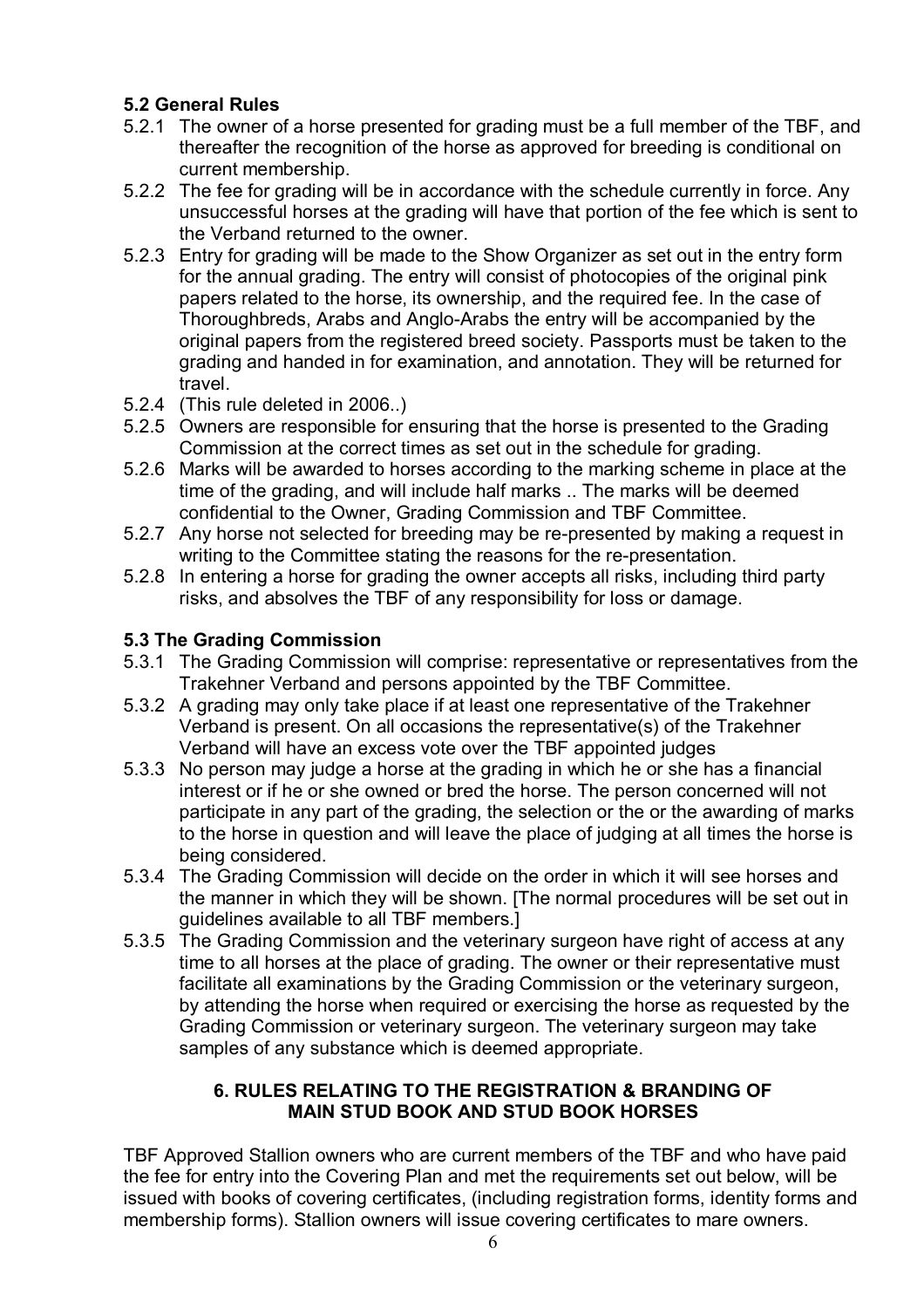Stallion owners or keepers must submit annually to the Registrar a veterinary certificate that the stallion(s) concerned are free from CEM, the previous covering year's covering returns, (where relevant) and the appropriate fee. CEM swab certificates may be waived in the case of a stallion not standing at public stud.

- 6.1 In the case of a stallion which is 'approved', but not being stood by an approved stallion owner, mare owners must check with the Registrar that the stallion's Stud Book approval is current, and obtain a TBF covering certificate, at the appropriate charge. Part-bred Register Progeny will be documented by covering certificates available from the Registrar.
- 6.2 An owner must be a current member of the TBF to register a horse.
- 6.3 The completed Covering Certificate, Registration Form, Identity Form and when necessary, Membership Form must be sent to the Registrar within 28 days of the foal's birth. Failure to do this will result in the mare and foal having to be DNA tested at the owner's expense.
- 6.4 All the relevant forms must be fully completed and the instructions followed. Failure to follow these instructions will result in the forms being returned to the owner for proper completion.
- 6.5 Only the original TBF (or parent or sister association's) registration forms will be accepted for registration.
- 6.6 Foals conceived by artificial insemination (AI) with frozen semen will be subject to DNA testing i.e. the mare and foal will be cross-matched to the stallion at the owner's expense .All inseminations including chilled (sometimes called 'fresh') semen must be covered by Insemination Certificates signed by the stallion owner, the attending Veterinary Surgeon or approved Inseminator, and the owner. In the case of imported semen, full Importation Certificates for animal health must be included.
- 6.7 Foals born by embryo transfer will be subject to DNA testing i.e. the real dam, recipient mare, and foal cross matched to the stallion at the owner's expense.
- 6.8 Twin foals will need two sets of Registration Papers and the Registrar should be contacted concerning the despatch of the additional papers.
- 6.9 Foals must not be weaned before branding has taken place. Failure to comply with this rule will result in DNA testing having to take place at the owner's expense prior to the branding.
- 6.10 Pink Papers will not be processed by the Registrar until the current registration fees have been received.
- 6.11 Payment of the current fee must accompany any request for DNA testing. Sample kits will only be available from the Registrar. No kits will be sent to owners until the fee is received.

## 6.2 Branding Rules

- 6.2.1 All horses registered in the Main Studbook or Studbook must be branded with the appropriate brand as designated in these rules. [does not apply to horses that have been specially selected for breeding purposes from the Studbooks of Thoroughbred, Arab, or Anglo Arab.]
- 6.2.2 The appropriate brand shall be fixed on the left hindquarter of the horse.
- 6.2.3 After scrutiny of the stallion returns, the Committee will, each year, notify all TBF members as to the dates, times and places at which branding of foals will be carried out by the Registrar. In doing so the Committee will attempt to reduce to a minimum the need to transport mares and foals. Separate brandings will be carried out entirely at the discretion, and by arrangement with, the Registrar.
- 6.2.4 The charge for branding and the issue of papers will be in accordance with the fees currently in force. The Committee may apply travelling costs where a separate